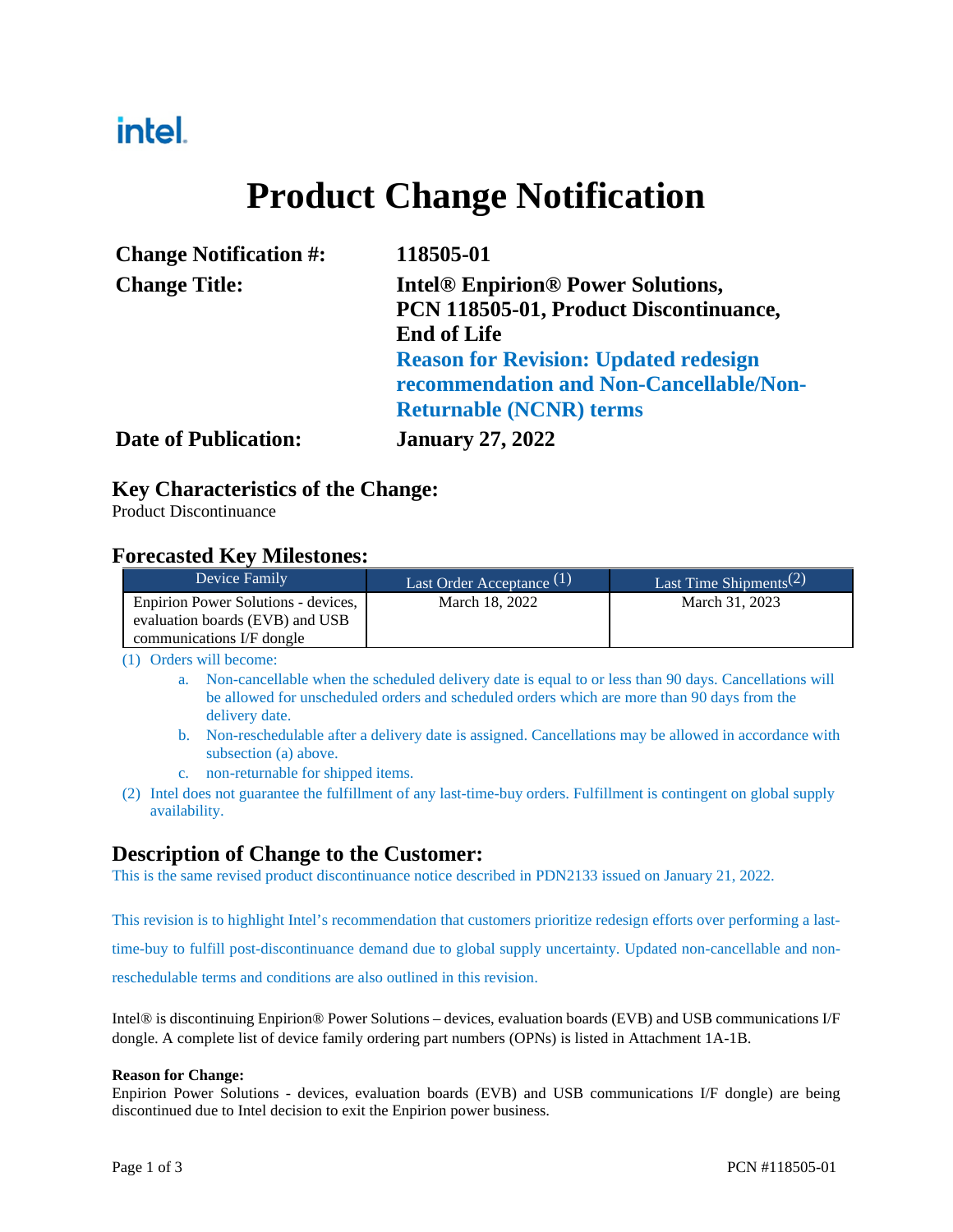## **Customer Impact of Change and Recommended Action:**

Intel strongly recommends that customers accelerate redesign efforts due to no line-of-sight supply available to support all LTB orders. Customers may perform a last time buy on the ordering part numbers (OPNs) impacted by this discontinuance notice, but Intel does not guarantee fulfillment of any last-time-buy orders. Fulfillment is contingent on global supply availability. There are no replacement devices available.

For more information and assistance, including on redesign efforts, please contact Sales or Customer Service in your region.

### **Products Affected/Intel Ordering Codes:**

The list of affected Ordering Part Numbers (OPNs) can be downloaded here: <https://www.intel.com/content/dam/www/programmable/us/en/pdfs/literature/pcn/pdn2133-opn-list.xlsx>

#### **PCN Revision History:**

| <b>Date of Revision:</b> | <b>Revision Number:</b> | <b>Reason:</b>                  |
|--------------------------|-------------------------|---------------------------------|
| September 17, 2021       | 00                      | Originally Published PCN        |
| January 27, 2022         | $_{01}$                 | Updated redesign recommendation |
|                          |                         | and NCNR terms                  |